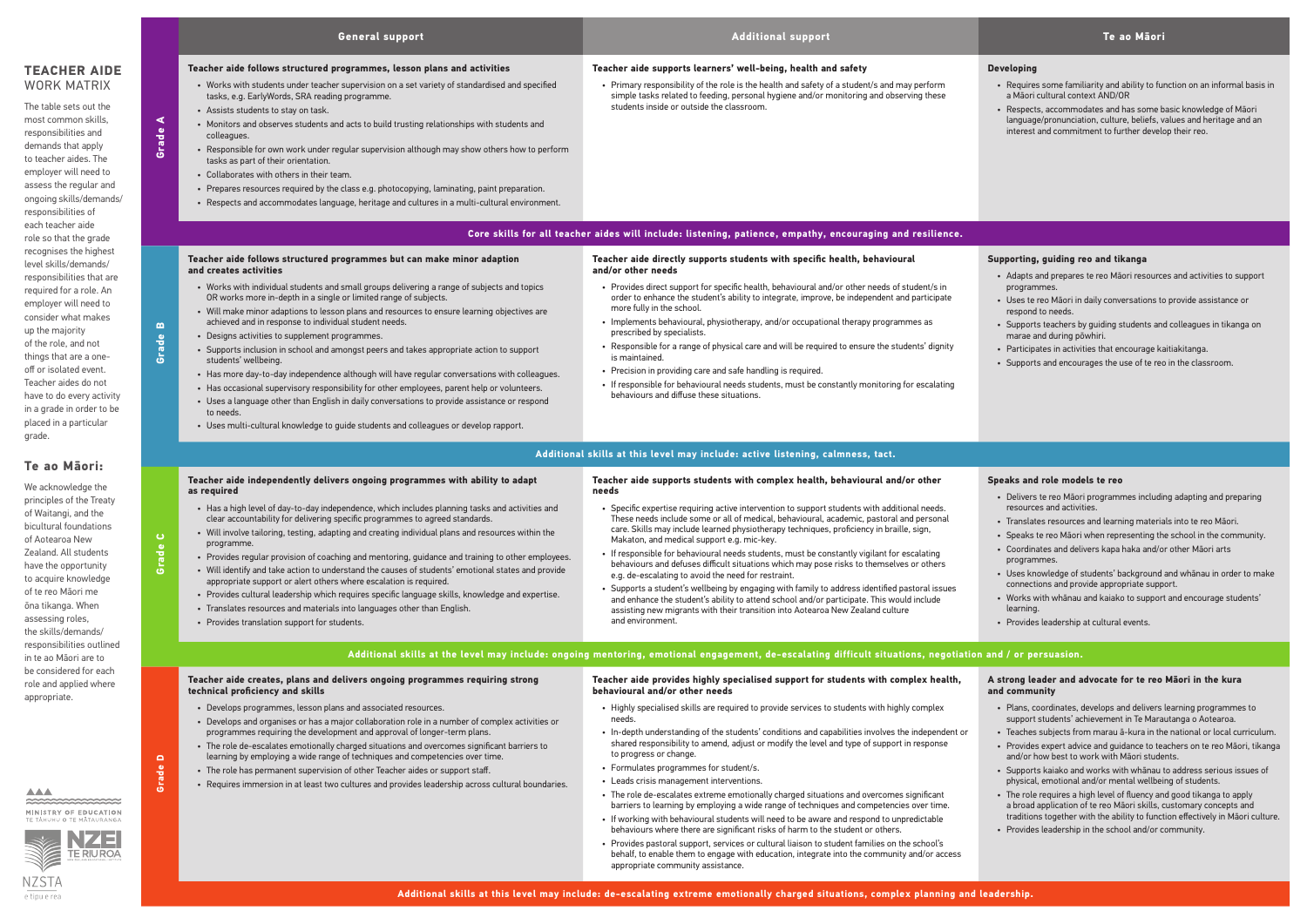|       | Rates effective up to<br>28 November 2019 |                                  |                                          |
|-------|-------------------------------------------|----------------------------------|------------------------------------------|
| Grade | <b>Step</b>                               | <b>Rate</b>                      | N <sub>t</sub><br><b>WC</b><br>ma<br>gra |
|       | 1                                         | \$17.70                          |                                          |
| A     | $\overline{2}$                            | \$17.70                          |                                          |
|       | 3                                         | \$17.70                          | J                                        |
|       | 4                                         | \$17.70                          |                                          |
|       | 4                                         | \$17.70                          |                                          |
|       | 5                                         | \$18.21                          |                                          |
|       | $\boldsymbol{6}$                          | \$18.86                          |                                          |
| B     | 7                                         | \$19.48                          |                                          |
|       | 8                                         | \$20.09                          |                                          |
|       | 9                                         | \$20.69                          |                                          |
|       | 9                                         | \$20.69                          | B.                                       |
|       | 10                                        | \$21.42                          |                                          |
|       | 11                                        | \$22.24                          |                                          |
| C     | 12                                        | \$23.06                          |                                          |
|       | 13                                        | \$23.88                          |                                          |
|       | 14                                        | \$24.70                          |                                          |
|       | 14                                        | \$24.70                          |                                          |
| D     | 15                                        | <b>Range of Rates</b><br>\$33.67 | I                                        |
|       |                                           |                                  |                                          |

|                         | Rates effective up to<br>28 November 2019 |                                       | Pay equity rates<br>effective 12 February 2020<br>(paid by Nov 2020 and backdated) |         | <b>Rates effective 27</b><br>November 2020<br>$(+3%)$ | <b>Total increase from</b><br>28 November 2019 |            |     |
|-------------------------|-------------------------------------------|---------------------------------------|------------------------------------------------------------------------------------|---------|-------------------------------------------------------|------------------------------------------------|------------|-----|
| itep                    | Rate                                      | <b>New</b><br>work<br>matrix<br>grade | <b>Step</b>                                                                        | Rate    | Rate                                                  | \$ increase                                    | % increase |     |
| $\mathbf{1}$            | \$17.70                                   |                                       | $\mathbf{1}$                                                                       | \$21.20 | \$21.84                                               | \$4.14                                         | 23%        |     |
| $\overline{2}$          | \$17.70                                   | $\boldsymbol{\mathsf{A}}$             |                                                                                    |         |                                                       |                                                |            |     |
| $\overline{\mathbf{3}}$ | \$17.70                                   |                                       | $\overline{2}$                                                                     | \$21.65 | \$22.30                                               | \$4.60                                         | 26%        |     |
| 4                       | \$17.70                                   |                                       | $\overline{\mathbf{3}}$                                                            | \$22.10 | \$22.76                                               | \$5.06                                         | 29%        |     |
| 4                       | \$17.70                                   |                                       | $\mathbf{1}$                                                                       | \$23.02 | \$23.71                                               | \$6.01                                         | 34%        |     |
| 5                       | \$18.21                                   |                                       | $\overline{2}$                                                                     | \$23.75 | \$24.46                                               | \$6.25                                         | 34%        |     |
| $\boldsymbol{6}$        | \$18.86                                   |                                       | $\overline{\mathbf{3}}$                                                            | \$24.48 | \$25.21                                               | \$6.35                                         | 34%        |     |
| $\overline{7}$          | \$19.48                                   |                                       | 4                                                                                  | \$25.21 | \$25.97                                               | \$6.49                                         | 33%        |     |
| 8                       | \$20.09                                   |                                       |                                                                                    |         |                                                       | \$6.63                                         | 33%        |     |
| 9                       | \$20.69                                   | $B-C$                                 |                                                                                    | 5       | \$25.94                                               | \$26.72                                        | \$6.03     | 29% |
| 9                       | \$20.69                                   |                                       | $\boldsymbol{6}$                                                                   | \$26.54 | \$27.34                                               | \$6.65                                         | 32%        |     |
| 10                      | \$21.42                                   |                                       | $\overline{7}$                                                                     | \$27.27 | \$28.09                                               | \$6.67                                         | 31%        |     |
| 11                      | \$22.24                                   |                                       | 8                                                                                  | \$28.00 | \$28.84                                               | \$6.60                                         | 30%        |     |
| 12                      | \$23.06                                   |                                       | 9                                                                                  | \$28.73 | \$29.59                                               | \$6.53                                         | 28%        |     |
| 13                      | \$23.88                                   |                                       |                                                                                    |         |                                                       | \$6.46                                         | 27%        |     |
| 14                      | \$24.70                                   |                                       | 10                                                                                 | \$29.46 | \$30.34                                               | \$5.64                                         | 23%        |     |
| 14                      | \$24.70                                   |                                       | $\mathbf{1}$                                                                       | \$29.46 | \$30.34                                               | \$5.64                                         | 23%        |     |
| Range of Rates          |                                           |                                       | $\overline{2}$                                                                     | \$30.50 | \$31.42                                               |                                                |            |     |
|                         |                                           |                                       | $\overline{\mathbf{3}}$                                                            | \$31.55 | \$32.50                                               | Range of Rates                                 |            |     |
|                         |                                           | D                                     | 4                                                                                  | \$32.59 | \$33.57                                               |                                                |            |     |
|                         |                                           |                                       | 5                                                                                  | \$33.15 | \$34.14                                               |                                                |            |     |
| 15                      | \$33.67                                   |                                       | $\boldsymbol{6}$                                                                   | \$34.68 | \$35.72                                               | \$2.05                                         | $6\%$      |     |



| <b>Total increase from</b><br>28 November 2019 |            |  |  |  |  |
|------------------------------------------------|------------|--|--|--|--|
| \$ increase                                    | % increase |  |  |  |  |
| \$4.14                                         | 23%        |  |  |  |  |
| \$4.60                                         | 26%        |  |  |  |  |
| \$5.06                                         | 29%        |  |  |  |  |
| \$6.01                                         | 34%        |  |  |  |  |
| \$6.25                                         | 34%        |  |  |  |  |
| \$6.35                                         | 34%        |  |  |  |  |
| \$6.49                                         | 33%        |  |  |  |  |
| \$6.63                                         | 33%        |  |  |  |  |
| \$6.03                                         | 29%        |  |  |  |  |
| \$6.65                                         | 32%        |  |  |  |  |
| \$6.67                                         | 31%        |  |  |  |  |
| \$6.60                                         | 30%        |  |  |  |  |
| \$6.53                                         | 28%        |  |  |  |  |
| \$6.46                                         | 27%        |  |  |  |  |
| \$5.64                                         | 23%        |  |  |  |  |
| \$5.64                                         | 23%        |  |  |  |  |
| <b>Range of Rates</b>                          |            |  |  |  |  |
| \$2.05                                         | 6%         |  |  |  |  |

the closest step in Work Matrix Grade D, Steps 2 to 6, provided the rate is equal to or higher than their current rate.

## PROPOSED **TEACHER AIDE PAY RATES** FOR WORK MATRIX A, B, C AND D

## Teacher aides who worked **prior to 29 November 2019**

**Your pay will translate to the corresponding pay equity rate based on the step you held under the 2017-2019 Support Staff in Schools' Collective Agreement as set out in the table:**

**Except** for teacher aides who were paid on Grade B, Step 9 and who have been held on that step for at least two years.

Teacher aides paid within **Grade D** range of rates will translate to …

These teacher aides will translate to Work Matrix Grade B-C, **Step 6 unless** the employer advises that the role held by the teacher aide remains solely within Work Matrix B, in which case they translate to Work Matrix Grade B, Step 5.

A teacher aide who was paid … will translate to …

| <b>Grade A, Step 1</b>  | <b>Work Matrix Grade A, Step 1</b>    |
|-------------------------|---------------------------------------|
| <b>Grade B, Step 4</b>  | <b>Work Matrix Grade B-C, Step 1</b>  |
| <b>Grade C, Step 13</b> | <b>Work Matrix Grade B-C, Step 10</b> |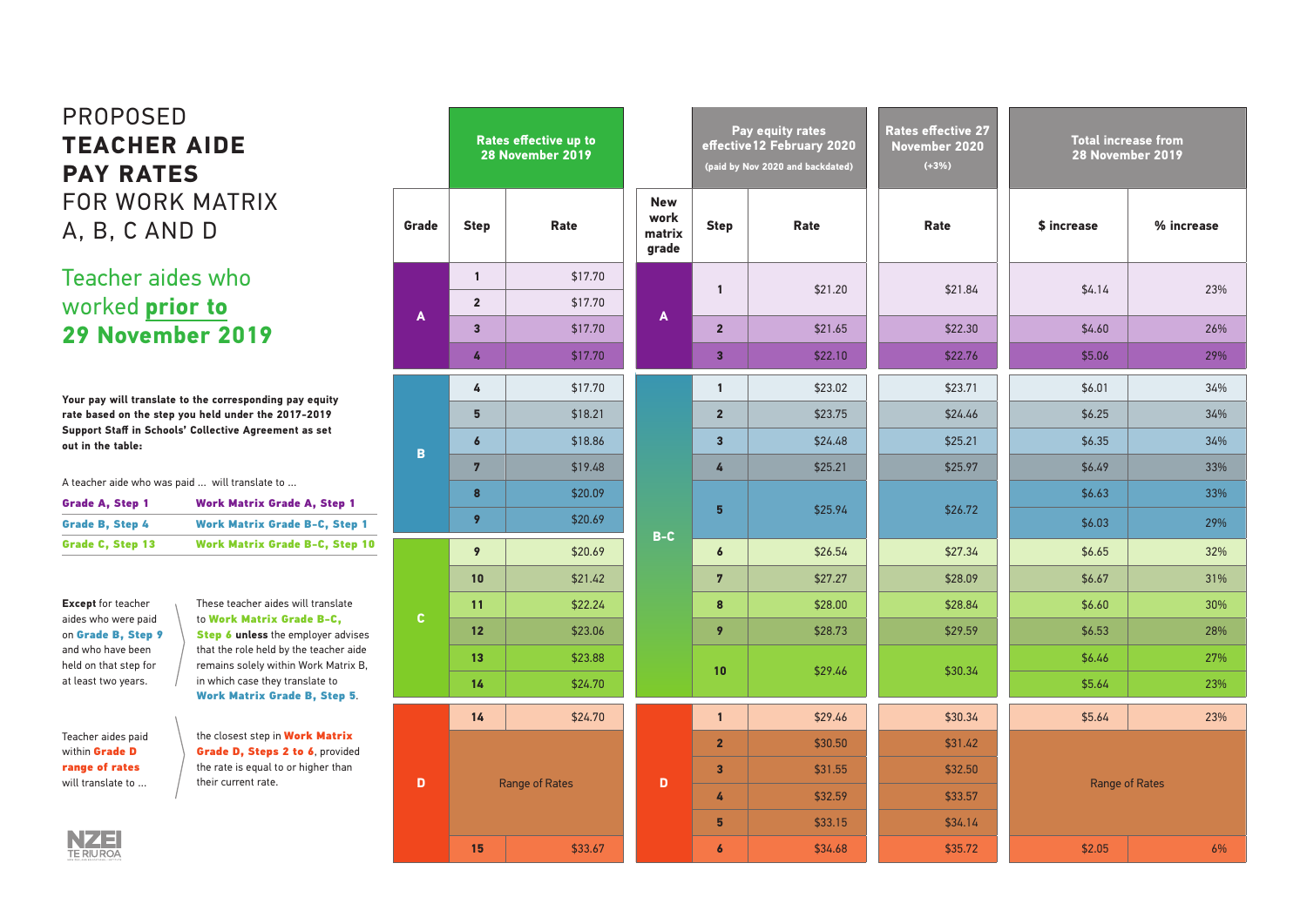| Total increase from |  |
|---------------------|--|
| 29 November 2019    |  |

| \$ increase | % increase |  |  |
|-------------|------------|--|--|
| \$0.69      | 3%         |  |  |
|             |            |  |  |

|                  |                         | <b>Rates effective</b><br>29 November 2019 |                                       |                         | Pay equity rates<br>effective 12 February 2020<br>(paid by Nov 2020 and backdated) | <b>Rates effective 27</b><br>November 2020<br>$(+3%)$ |                | <b>Total increase from</b><br>29 November 2019 |
|------------------|-------------------------|--------------------------------------------|---------------------------------------|-------------------------|------------------------------------------------------------------------------------|-------------------------------------------------------|----------------|------------------------------------------------|
| Grade            | <b>Step</b>             | Rate                                       | <b>New</b><br>work<br>matrix<br>grade | <b>Step</b>             | Rate                                                                               | Rate                                                  | \$ increase    | % increase                                     |
|                  | $\mathbf{1}$            | \$21.15                                    |                                       | $\mathbf{1}$            | \$21.20                                                                            | \$21.84                                               | \$0.69         | 3%                                             |
| $\blacktriangle$ |                         |                                            | $\mathbf{A}$                          | $\overline{2}$          | \$21.65                                                                            | \$22.30                                               |                |                                                |
|                  |                         |                                            |                                       | $\overline{\mathbf{3}}$ | \$22.10                                                                            | \$22.76                                               |                |                                                |
|                  | $\mathbf{1}$            | \$21.15                                    |                                       | $\mathbf{1}$            | \$23.02                                                                            | \$23.71                                               | \$2.56         | 12%                                            |
|                  |                         |                                            |                                       | $\overline{2}$          | \$23.75                                                                            | \$24.46                                               |                |                                                |
| $\mathbf{B}$     |                         |                                            |                                       | $\overline{\mathbf{3}}$ | \$24.48                                                                            | \$25.21                                               |                |                                                |
|                  |                         |                                            |                                       | 4                       | \$25.21                                                                            | \$25.97                                               |                |                                                |
|                  | $\overline{2}$          | \$21.31                                    |                                       | $5\phantom{a}$          | \$25.94                                                                            | \$26.72                                               | \$5.41         | 25%                                            |
|                  | $\overline{2}$          | \$21.31                                    | $B-C$                                 | $\boldsymbol{6}$        | \$26.54                                                                            | \$27.34                                               | \$6.03         | 28%                                            |
|                  | $\overline{\mathbf{3}}$ | \$22.06                                    |                                       | $\overline{7}$          | \$27.27                                                                            | \$28.09                                               | \$6.03         | 27%                                            |
| $\mathbf c$      | 4                       | \$22.91                                    |                                       | $\boldsymbol{8}$        | \$28.00                                                                            | \$28.84                                               | \$5.93         | 26%                                            |
|                  | $5\phantom{1}$          | \$23.75                                    |                                       | 9                       | \$28.73                                                                            | \$29.59                                               | \$5.84         | 25%                                            |
|                  | $\boldsymbol{6}$        | \$24.60                                    |                                       | 10                      | \$29.46                                                                            | \$30.34                                               | \$5.74         | 23%                                            |
|                  | $\overline{7}$          | \$25.44                                    |                                       |                         |                                                                                    |                                                       | \$4.90         | 19%                                            |
|                  | $\overline{7}$          | \$25.44                                    |                                       | $\mathbf{1}$            | \$29.46                                                                            | \$30.34                                               | \$4.90         | 19%                                            |
|                  |                         |                                            |                                       | $\overline{2}$          | \$30.50                                                                            | \$31.42                                               |                |                                                |
|                  | Range of Rates          |                                            | D                                     | $\overline{\mathbf{3}}$ | \$31.55                                                                            | \$32.50                                               |                |                                                |
| $\mathbf D$      |                         |                                            |                                       | 4                       | \$32.59                                                                            | \$33.57                                               | Range of Rates |                                                |
|                  |                         |                                            |                                       | $\overline{\mathbf{5}}$ | \$33.15                                                                            | \$34.14                                               |                |                                                |
|                  | $\bullet$               | \$34.68                                    |                                       | $\boldsymbol{6}$        | \$34.68                                                                            | \$35.72                                               | \$1.04         | 3%                                             |



| \$2.56                | 12% |  |  |  |  |  |
|-----------------------|-----|--|--|--|--|--|
|                       |     |  |  |  |  |  |
|                       |     |  |  |  |  |  |
|                       |     |  |  |  |  |  |
| \$5.41                | 25% |  |  |  |  |  |
| \$6.03                | 28% |  |  |  |  |  |
| \$6.03                | 27% |  |  |  |  |  |
| \$5.93                | 26% |  |  |  |  |  |
| \$5.84                | 25% |  |  |  |  |  |
| \$5.74                | 23% |  |  |  |  |  |
| \$4.90                | 19% |  |  |  |  |  |
| \$4.90                | 19% |  |  |  |  |  |
|                       |     |  |  |  |  |  |
| <b>Range of Rates</b> |     |  |  |  |  |  |
|                       |     |  |  |  |  |  |
|                       |     |  |  |  |  |  |
| \$1.04                | 3%  |  |  |  |  |  |

the closest step in Work Matrix Grade D, Steps 2 to 6, provided the rate is equal to or higher than their current rate.

## PROPOSED **TEACHER AIDE PAY RATES** FOR WORK MATRIX A, B, C AND D

## Teacher aides who first started **on or after 29 November 2019**

**Your pay will translate to the corresponding pay equity rate based on the step you hold under the 2019-2022 Support Staff in Schools' Collective Agreement as follows:**

A teacher aide who is paid … will translate to …

| <b>Work Matrix Grade A, Step 1</b>                                |  |  |
|-------------------------------------------------------------------|--|--|
| <b>Work Matrix Grade B-C, Step 1</b>                              |  |  |
| <b>Work Matrix Grade B-C, Step 5</b>                              |  |  |
| the applicable step<br>in Work Matrix Grade B-C,<br>Steps 6 to 10 |  |  |
| <b>Work Matrix Grade D, Step 1</b>                                |  |  |
| <b>Work Matrix Grade D, Step 6</b>                                |  |  |
|                                                                   |  |  |

Teacher aides paid within Grade D range of rates will translate to …